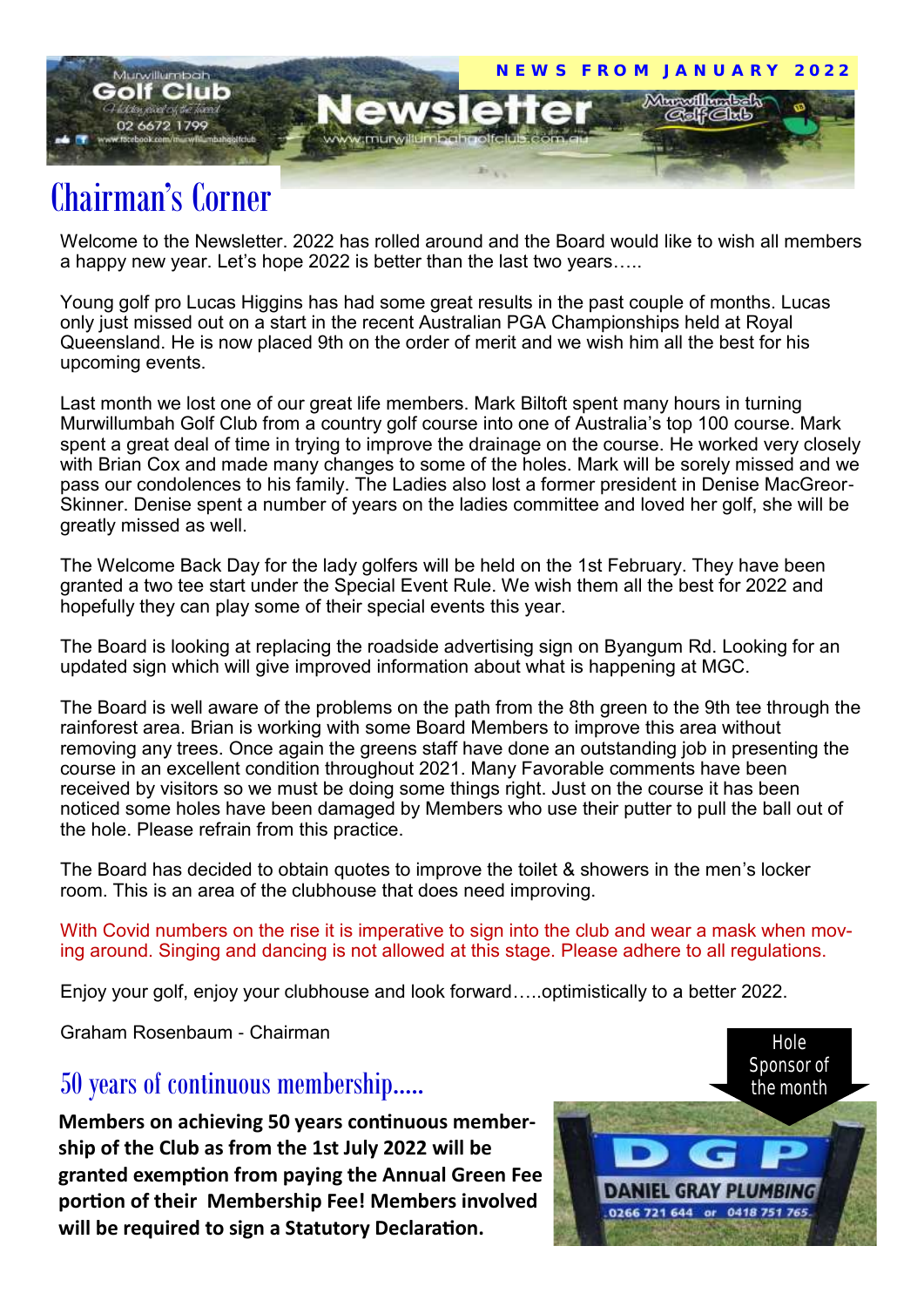### **When were the first Rules drawn up?** "The Thirteen Articles"

of golf were drawn up by the Gentlemen Golfers of Leith in 1744 to govern play in their annual competition. Until then, players would simply agree on a list of arbitrary conditions of play prior to teeing off on the opening hole. The Leith code has been modified regularly down the centuries, but it still forms the core of the Rules that apply today.

#### **The Thirteen Articles.**

- 1. You must tee your ball within one club's length of the previous hole.
- 2. Your tee must be upon the ground.
- 3. You are not to change the ball you strike off the tee.

4. You are not to remove stones, bones or any breakclub for the sake of playing your ball except on the fair green, and that only within a club's length of your ball.

5. If your ball comes among water, or any watery filth, you are a liberty to take out your ball; and bringing it behind the hazard, and teeing it up, you may play it with any club and allow your adversary

a stroke for so getting out your ball.

6. If your balls be found anywhere touching one another, you are to lift the first ball, till you play the last.

7. At holing, you are to play your ball honestly for the hole and not to play on your adversary's ball, not lying in your way to the hole.

8. If you should lose your ball, by its being taken up or any other way, you are to go back to the spot where you struck last and drop another ball and allow your adversary a stroke for the misfortune.

9. No man at holing his ball is to be allowed to mark his way to the hole with his club or anything else.

10. If a ball be stopped by any person, horse, dog or anything else, the ball so stopped must be played where it lies.

11. If you draw your club in order to strike and proceed so far in the stroke as to be bringing down your club – if then your club shall break in any way, it is to be accounted a stroke.

12. He whose ball lies farthest from the hole is obliged to play first.

13. Neither trench, ditch nor dyke made for the preservation of the links, nor the Scholar's holes, or the Soldier's lines, shall be accounted a hazard, but the ball is to be taken out, teed and played with any iron club. (This was a local rule and peculiar to the links at Leith).

### Green's Chairman December Report

Greens Committee Chairman Neil Fogo reported that the greens staff did a fantastic job getting the course ready for the Pro-Am. Two greens have been lost due to poor quality soils and topdressings. Lots of fertilizer has been put into the 3rd green and top has been taken of the 8th that was found to have no nutrients in the soil. The 8A green is to be used for 8 to 10 weeks until the 8th green is back in play. A demo blower was supplied by Toro the Monday prior to the Pro-Am for a tidy up. New blower is still to come and the old blower is being repaired. The course is looking great after lots of rain. New concrete paths to be done starting with the 17th tee late March.

## Meet Duncan

I'm sure most of you have already met our newest staff member in the Pro Shop, Duncan Crilley. He is a PGA Member who completed his traineeship at Palm Meadows Golf Course and has vast experience in running bars, restaurants, and night clubs. Originally from Palmerston North, New Zealand, (don't hold that against him!), he moved to Australia in 2009. Prior to completing his PGA traineeship Duncan was an award-winning bartender winning multiple Cocktail Championships as well as representing New Zealand at two World Cocktail Championships. Duncan is also available for golf lessons and will play the occasional members competition so be sure to make him feel welcome.



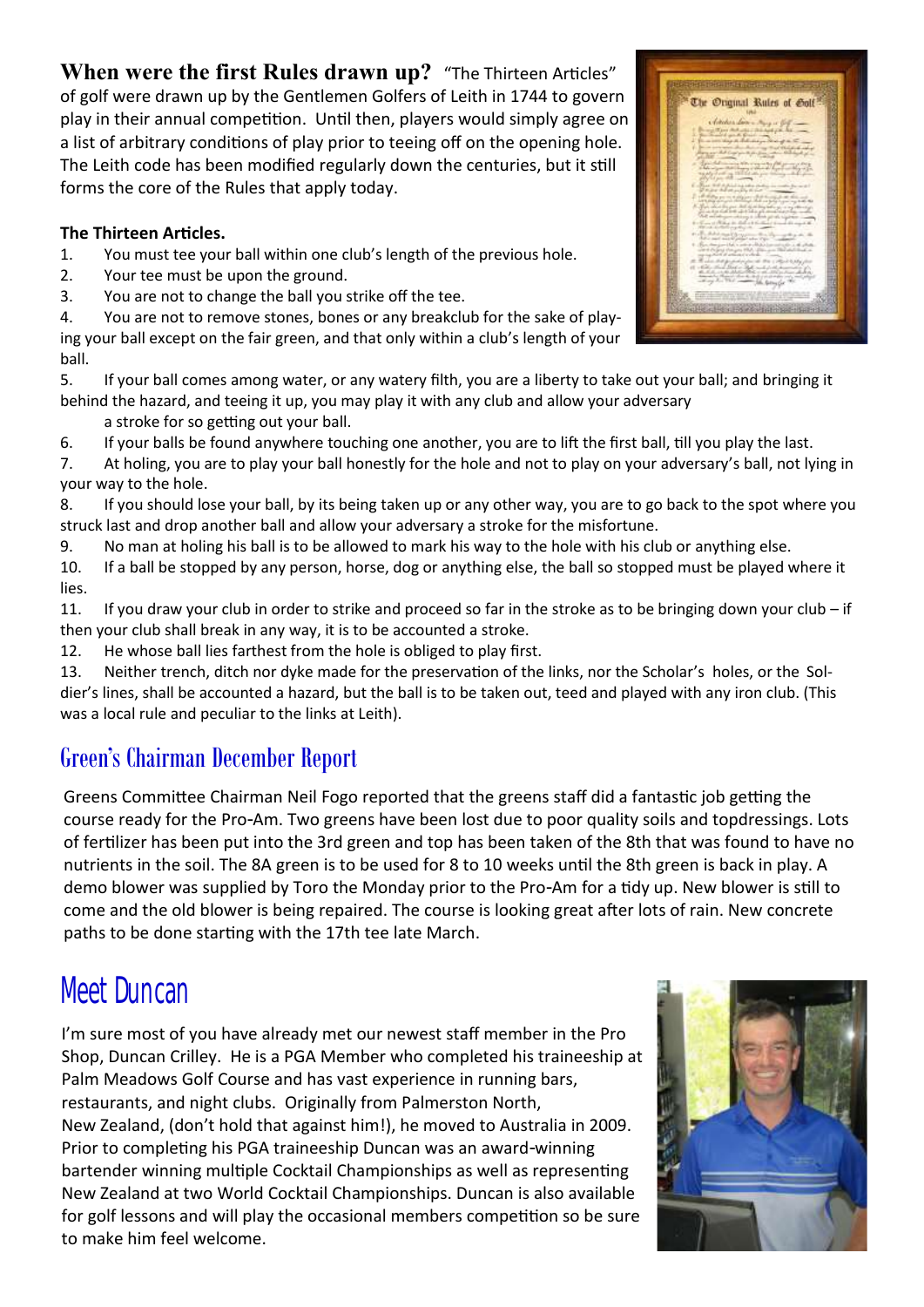### Lucas Higgins will be a name to remember….





Higgins upstages big names to win Southport Pro-Am The field boasted European Tour players, US Tour winners, PGA Tour of Australasia champions and some Aussie legends yet it was rising Murwillumbah pro Lucas Higgins who stole the show at the Schweppes Southport Pro-Am.

The final event of 2021 on the adidas PGA Pro-Am Series, the \$15,000

Southport Pro-Am at Southport Golf Club on the Gold Coast attracted the likes of Michael Sim, Chris Wood, Peter Senior, Deyen Lawson and Daniel Gale yet it was Higgins who had the hot hand.

On a run of superb golf through the Northern Rivers run of events, Higgins brought it all together at Southport in a round of eight-under 63 for a three-stroke win.

Starting his round from the 10th tee, Higgins opened with three birdies in his first four holes and went five-under around the turn – including an eagle three at the par-5 first – to take a stranglehold of the tournament.

"I've been playing very solid the last week," said Higgins, who ended the year 19-under in his past six rounds. "Today managed to be a great day with minimal mistakes. I'm very happy to have finished the year with a win," added Higgins, whose other wins in 2021 came at Gympie and Windaroo Lakes.

Lucas has been playing some great golf in the professional ranks and has climbed up the order of merit to 9th in South East Queensland. Lucas has shown he has the talent to play with the best and is quickly building a reputation as one to beat.

#### **2021 Pro-Am Event 1st place results at Gympie, Windaroo Lakes & Southport!**

#### **Most memorable golfing moment:**

Holing a 10 foot putt to get myself into my first professional event at the 2016 NSW Open.

**Career low round:** -10 at Lakelands Golf Club.

**Club memberships:** Murwillumbah Golf Club.

**Favourite sporting team:** The Sydney Roosters.

**Favourite player:** Xander Schauffele



#### **Your most inspiring sportsperson or individual and why:**

Tiger Woods – to comeback from where he was physically and mentally is just amazing.

**Who has been the biggest influence on your career to date and why:** Dad, he was why I started playing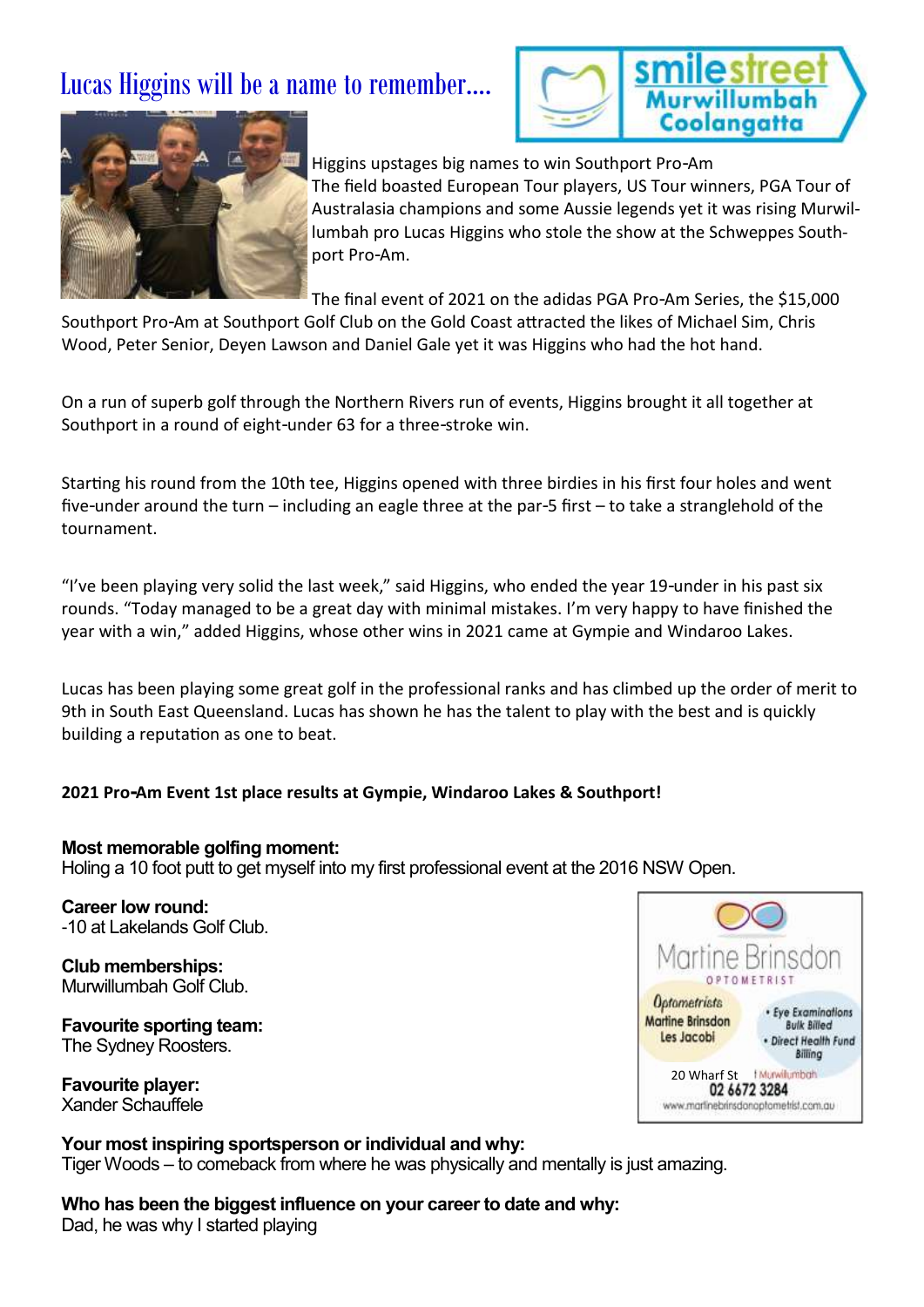# Promotion Report

Welcome to the first Newsletter of 2022! 2021 seemed to go by in the blink of an eye and where has January gone????……

Thanks to all the Members who came out to support our events in December. The Kids raffle and Santa day was a smaller turnout than previous years, but it still seemed like the children had a ball. The face painting was amazing and we will be getting the talented lady's back for sure! Thank you to Keith Fellowes for helping out on the day to be the special man in the suit. (I'm sure no little kids are reading this….)

**We now have the birthday cash draw TWICE A MONTH. The first and last Friday of each month and you can win on BOTH nights. Win up to \$100 and enjoy a great nights out at your local club! See below Bill pictured with the lucky winners of the 1st draw this month…...** 

> Don't forget to take advantage of our courtesy bus which runs every Friday and Saturday Nights from 5.30pm. The bus is usually quieter on the Saturday Nights and may even pick you up slightly further

than the radius, simply ring up, book in and enjoy your night out, worry free about getting home safely. The bus is regularly sanitised, as the health and safety of our Members is our main priority!

Fairway Sessions is back and runs of the 4th Sunday of each month from 1-4pm! We suggest booking a table in the large room for the best seat in the house!

We had a beautiful wedding here in December, congratulations to Katrina and Dylan. We received some of the wedding photos from Sean

Reefman. You get the complete ceremony package with arch, chairs, runner and signing table all for only \$550! Compared to a lot of the near by venues especially along the coast we are much cheaper!







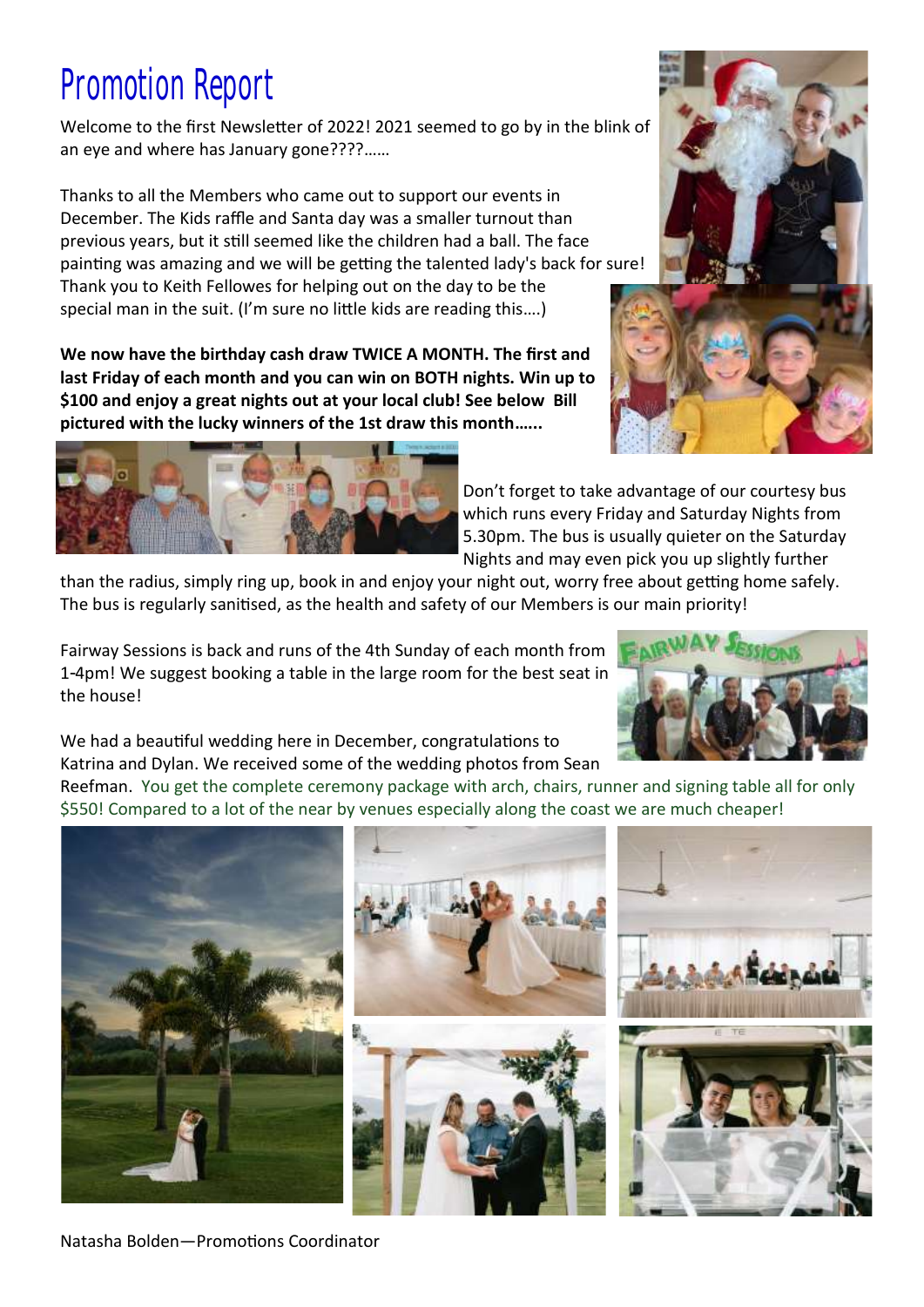## Golf Shop Report

#### **PRO TIP – MORE DISTANCE FOR GOLFERS OVER 50**

With the course being wet after all the rain, we aren't getting as much roll on the fairways. So how can you get that little extra off the tee, reach the green in regulation and puff your chest out a little more? Go for the high draw!

#### **1) Turn your back foot out to prevent swaying**

This helps golfers with a lot of stiffness and lack of hip flexibility. If you have good hip flexibility, you can keep feet perpendicular to the target line as per normal. To further explain this, if your foot is facing forward, then your hip is in the neutral position. During your backswing when your body is turning, you need to have good hip flexibility to keep the hip in this neutral position. If you feel stiffness or pain on the backswing, this may cause your body to sway onto the back foot, dipping your front shoulder creating all sorts of problems! Test yourself by taking a backswing and stop at the top. The correct feeling should be your weight on the inside of your back foot. If you feel your weight rolled to the outside of your foot, then this is a tell-tale sign of swaying. By turning your back foot out, your lower body will be able to rotate better and the more you can separate your lower body turn from your upper body turn, the more power you can generate.

#### **2) Strengthen your golf grip**

A strong grip promotes a drawing ball flight. To do this, all you need to do is *slightly* rotate your hands to the right when gripping the club (for right handers).



Pic: A strong golf grip

#### **3) Move the ball up slightly in your stance, plus trail foot back**

With the ball set up off the front toe, this promotes a more "upward" angle of attack, for a higher launching trajectory. The other catalyst for a draw is to have an in to out swing path. Something I often do is drop the right (trail) foot back to close off my feet, hips and shoulders, promoting a better club path. Ref: *<http://agedefyinggolf.com/>*

#### **UPCOMING EVENTS**

Wednesday 23<sup>rd</sup> February Callaway Fit Day

Tuesday 1st February Ladies Welcome Back Day 2-tee start 7:20am – 8:20am Saturday  $12<sup>th</sup>$  February Qualifying for Men's Single Handicap Matchplay Sunday 6<sup>th</sup> March VW Scramble Elimination Ambrose

Good Golfing, *Shane Miley*  Pro Shop Manager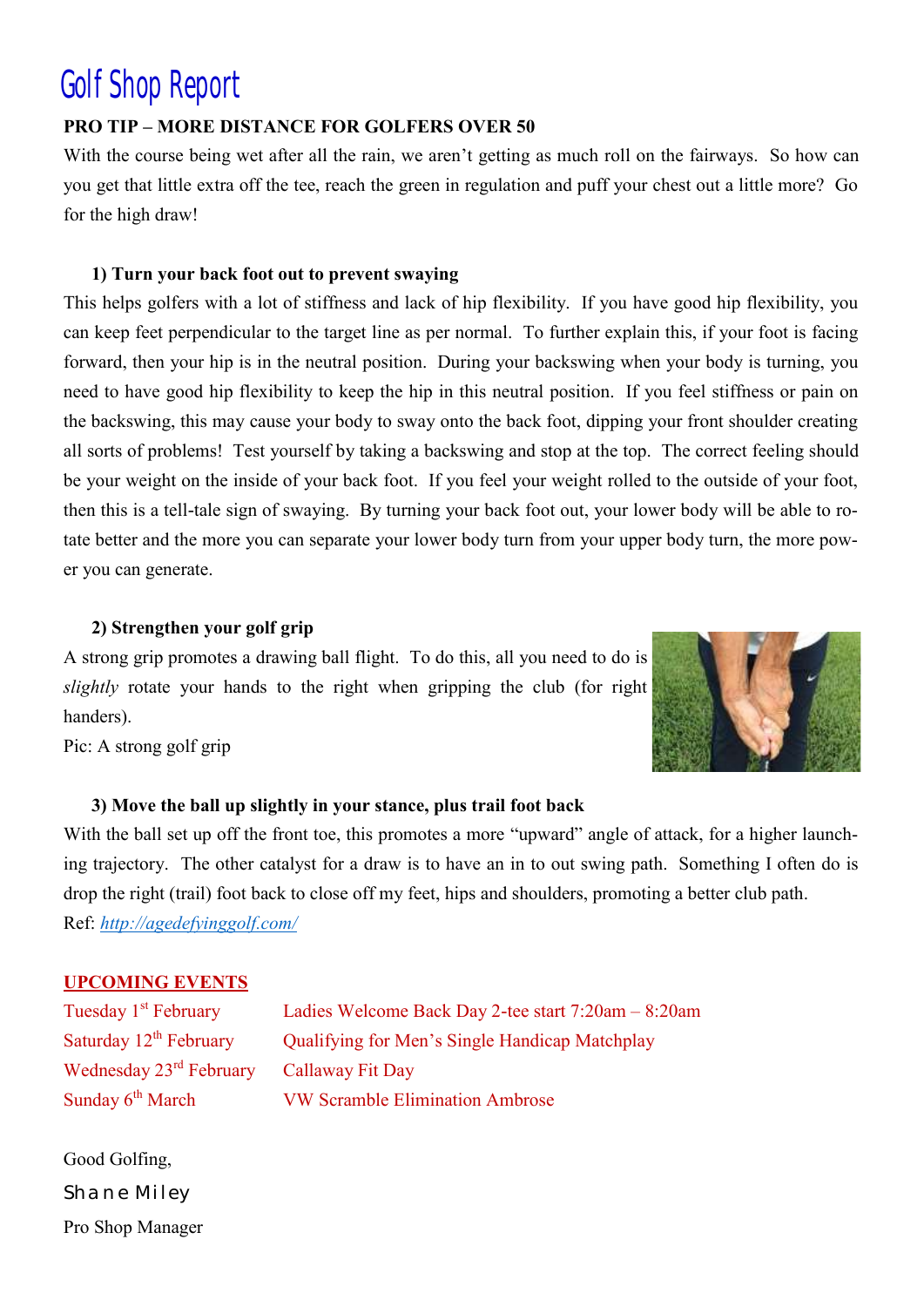#### **THE BIG O'S 15 TO 1 COUNTDOWN**

#### **AUSTRALIA'S GREATEST SPORTS STARS OF THE 2010 DECADE**

**15. PATTY MILLS** The only Aussie to play in an entire decade in the NBA (588 games) winning a title with the Spurs ins 2014.

**14. CAMERON SMITH** The most influential player of the decade, winning two premierships, seven Origin series and captaining Australia to World Cup success in 2013 and 2017.

**13. STEPH GILMORE** Arguably our greatest female surfer, winning four of her seven world titles during the 2010s.

**12. ASH BARTY** Made an impact late in the decade, becoming the first Australian in 46 years to win the French Open.

**11. CASEY STONER** In 2011 was crowned MotoGP world champion with 16 podium finishes in 17 races, including 10 victories.

**10. MARK WEBBER** Finished third overall in Formula One's driver's championship in 2010, 2011 and 2013, with 32 podium finishes.

**9. CATE CAMPBELL** The mainstay of the Dolphins swim team, is a fourtime world champion, winning 22 gold medals at international meets during the decade.

**8. DANIEL RICCIARDO** During the 2010s, he finished in the top 10 of the Formula One championship standings six times, with a best result of third overall in 2014 and 2018.

**7. ELLYSE PERRY** Named the ICC female player of the decade with a Test average of 86 and a bowling average of 19, while in 114 ODIs she averaged 50.

**6. ADAM SCOTT** In 2013 became the first Australian to win the US Masters. Twelve months later outstanding form saw him take the No. 1 world ranking.

**5. CADEL EVANS** Created history in 2011, becoming the only Australian to win the coveted Tour de France yellow jersey.

**4. SAM KERR** Arguably the world's greatest female striker, she was a pivotal figure in the Matilda's

meteoric rise, starring in the 2019 World Cup.

**3. STEVE SMITH** During the decade he scored a record 7164 runs at 63.28, captaining Australia to a 4-0 Ashes win in 2018 and the No. 1 Test ranking.

**2. JASON DAY** The world's top-ranked golfer in 2015 after his US PGA victory, he finished 10 times in the top five of majors during the decade.

**1. TIM CAHILL** Our greatest Socceroo was instrumental in Australia's qualification for three World Cups (2010, 2014, 2018) during the decade.











 $\mathcal V$ arela $\frac{1}{8}$ Sw **PHARMA** "Putting people first"

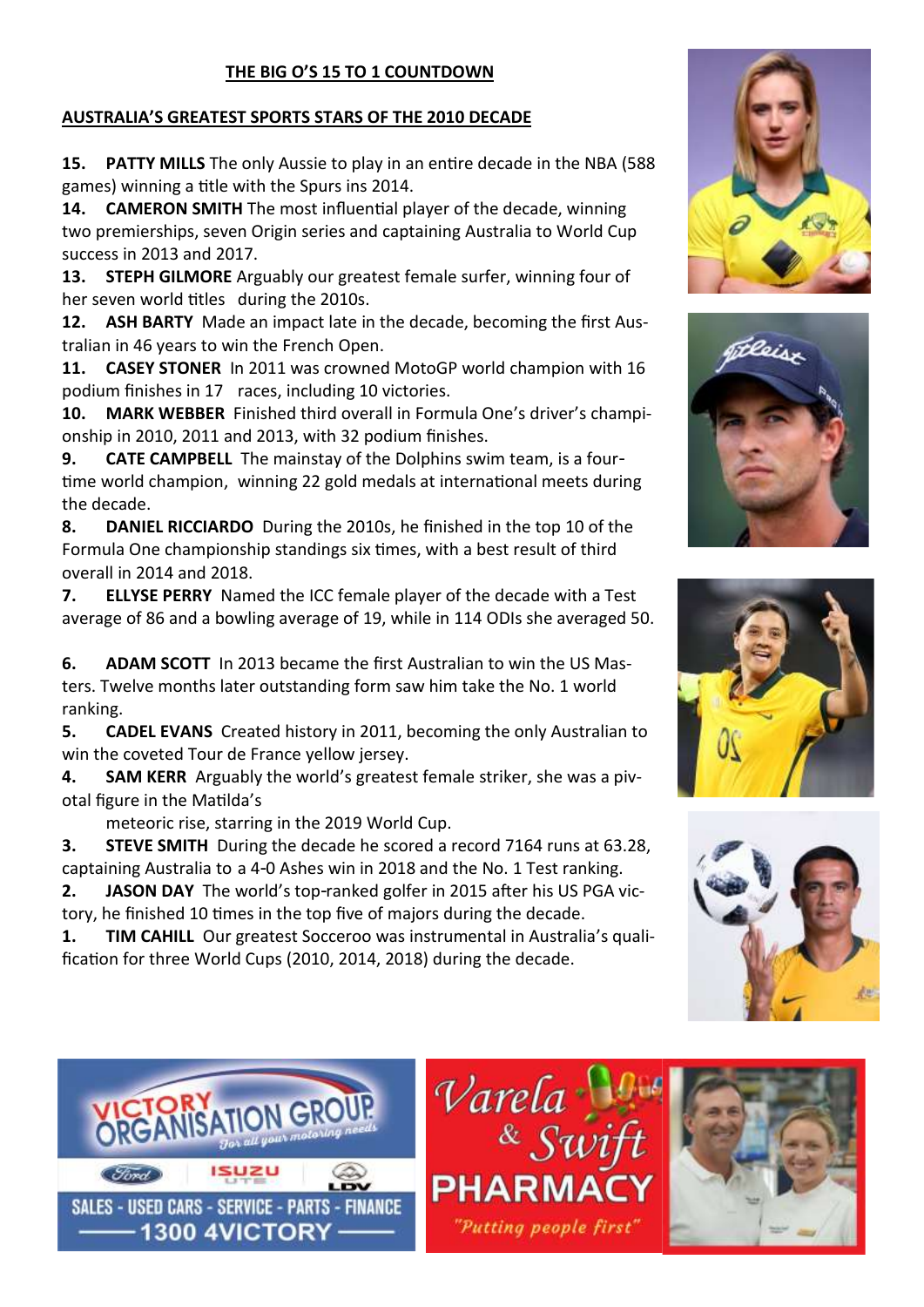

#### **RSL upcoming events for February are:**

06/02/2022 Stroke Monthly Mug- (Sponsor My Tiler, Matt Young) 13/02/2022 4 Person Ambrose/AGM RSL Pres. - BBQ – (Sponsors -Chappies) 20/02/2022 Single Stableford at Twin Towns – (Sponsor Mick Rosolen) 27/02/2022 4BBB – (Sponsor Chris Webster – Webster Bus Services)

## Jokes

A man was sitting quietly reading his paper when his wife walked up behind him and whacked him on the head with a magazine. 'What was that for?' he asked.

'That was for the piece of paper in your trouser pocket with the name Laura Lou written on it,' she replied.

'Two weeks ago when I went to the races, Laura Lou was the name of one of the horses I bet on. I bought you those flowers with the winnings, 'he explained.

'Oh darling, I'm sorry,' she said. 'I should have known there was a good explanation.'

Three days later he was watching TV when she walked up and hit him in the head again, this time with a frying pan, which knocked him out cold.

When he came to, he asked, 'What was that for?"

'Your horse phoned'







**Follow on Instagram and Facebook: @thefoundrymurwillumbah.com.au**